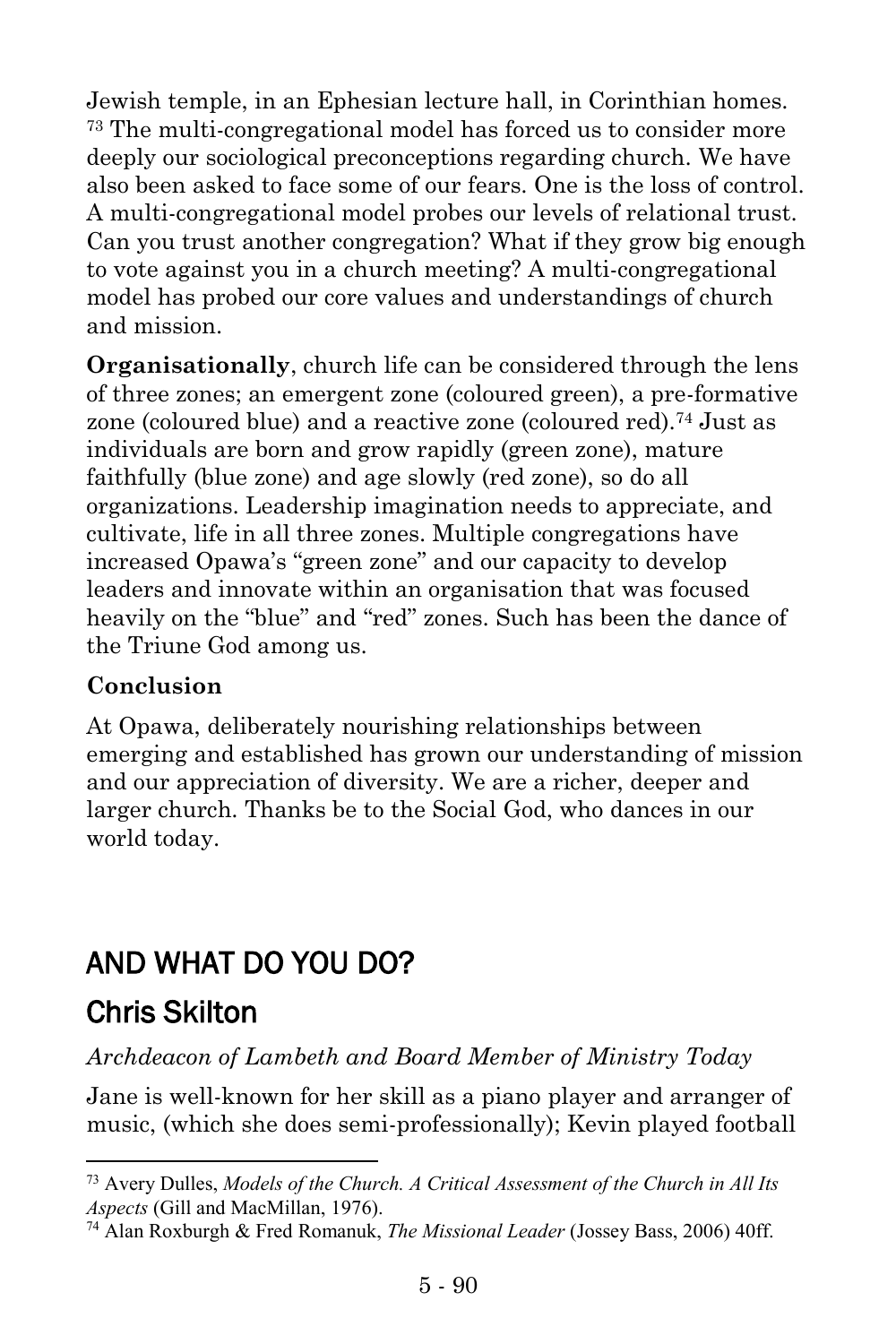to a high standard at amateur level; Jason is a primary school teacher whose work a recent Ofsted inspection at his school described as "outstanding"; Millie is a well-organised PA to the company secretary of a small business; Arthur is a senior social worker with a significant case-load of child abuse cases.

All five are members of their local church. In these different areas of expertise, do they possess gifts, or skill or abilities? And how should we distinguish between them? Are they God-given gifts or natural talents? All five have come to Christian faith in the past five years and were exercising these gifts or skills long before they wandered into a church. Should they be playing in the worship band, coaching the youth group football team, teaching in the 11- 13s on Sundays, organising the reading and intercessions rota and serving as the church's Child Protection Officer?

How we answer these questions will depend quite a lot on our theological understanding of the way in which God works in the world; how we understand the concept of the 'image of God' in humanity; how we understand what redemption means, and much much more! We are aware that the New Testament has several lists of gifts to be exercised in ministry in the church - I Cor 12, Eph 4, Rom 12 and I Pet 4. None are definitive and none seemingly exclusive. And what about I Cor 13:3 which talks about the gift of martyrdom, although it can only be exercised once! Are these gifts the sole preserve of the Christian? What exactly distinguishes Christian compassion or generosity (Rom 12) from that exercised by a devout member of another faith or someone with no religious belief at all?

Our teaching in church can imply that once a person has become a Christian, God gives them new gifts specifically for Christian service, but what about the ones that you possessed before? The apostle Paul is a good example of the conundrum! After his conversion he received gifts of teaching and evangelism that were key to church planting and were used to transform the nature of the emerging Christian church. Before his conversion, however, he had been schooled in logic, rhetoric and law - skills and abilities that he put to excellent use in his letter-writing.

Definitions don't necessarily get us far. Jane's skill in playing the piano was achieved by great dedication and practice and she still has to work methodically and studiously to hone and develop those skills. But it's no mere mechanical exercise of learning notes and